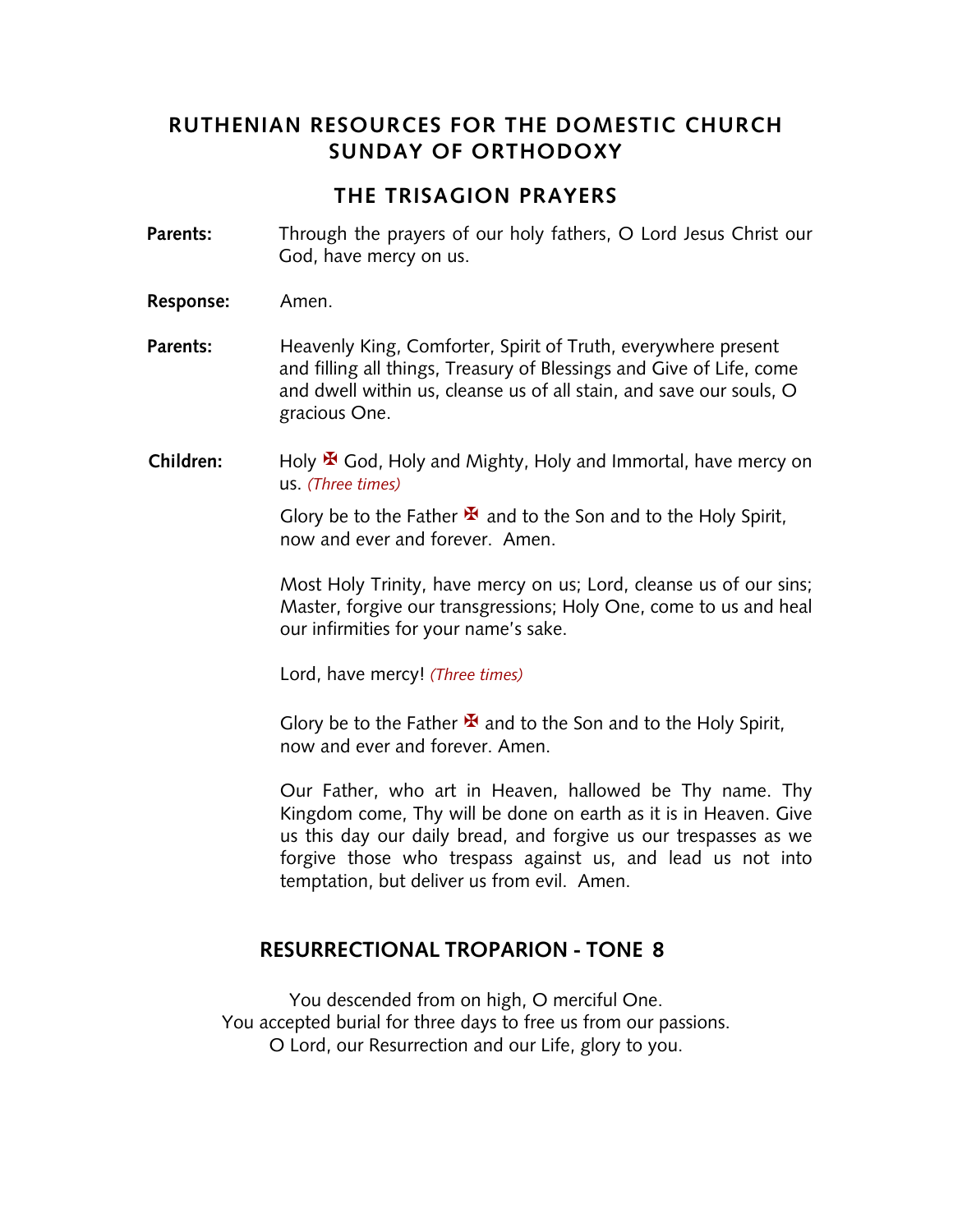## **EPISTLE: JOHN 1: 43 – 51**

Brethren, by faith Moses, when he was grown up, denied he was a son of Pharaoh's daughter (CF. Ex. 2: 11) ― choosing to be afflicted with God's people rather than to have the enjoyment of sin for a time, estimating the indignities suffered by Christ to be of greater value than the Egyptians' treasures (Cf. Ex. 2:32): for he was considering the reward.

By faith he left Egypt not fearing the king's wrath: for he persevered as if he were seeing the One who cannot be seen. By faith, he celebrated the Passover and the sprinkling of blood, so that the one who destroyed the first-born might not touch these. By faith, they passed through the Red Sea, as through dry land ― whereas the Egyptians attempting it were swallowed up. By faith, the walls of Jericho fell after people had gone around them for seven days. By faith, Rahab the prostitute who had received the spies in peace did not perish with the unbelievers.

And what more shall I say? For time will be too short to speak of Gideon, of Barac, of Samson, of Jephthah, of David and of Samuel and the prophets, who by faith conquered kingdoms, wrought justice, obtained the fulfillment of promises, stopped the mouths of lions, quenched the violence of fire, escaped the edge of the sword, recovered strength from weakness, became valiant in battle routed foreign armies.

Women had their dead restored to them through resurrection. Others were tortured, refusing to yield for their release, in order to obtain a better resurrection. Others again suffered mockery and blows, even chains and jailing. They were stoned, cut to pieces, put to the question, killed by the sword. They went about in sheepskins and goatskins, destitute, distressed, afflicted (of whom the world was not worthy), wandering in deserts, mountains, caves and holes in the ground.

And none of these, despite the positive witnessing of faith, received what was promised, for God had something better in store for us, so that they were not to reach their final perfection without us.

### **GOSPEL: JOHN 1: 43 – 51**

At that time Jesus was about to leave for Galilee, and he found Philip. And Jesus said to him, "Follow me."

Now Philip was from Bethsaida, the town of Andrew and Peter. Philip found Nathanael and said to him, "We have found the one of whom Moses in the Law and the Prophets wrote, Jesus the son of Joseph of Nazareth."

And Nathanael said to him, "Can anything good come out of Nazareth?" Philip said to him, "Come and see."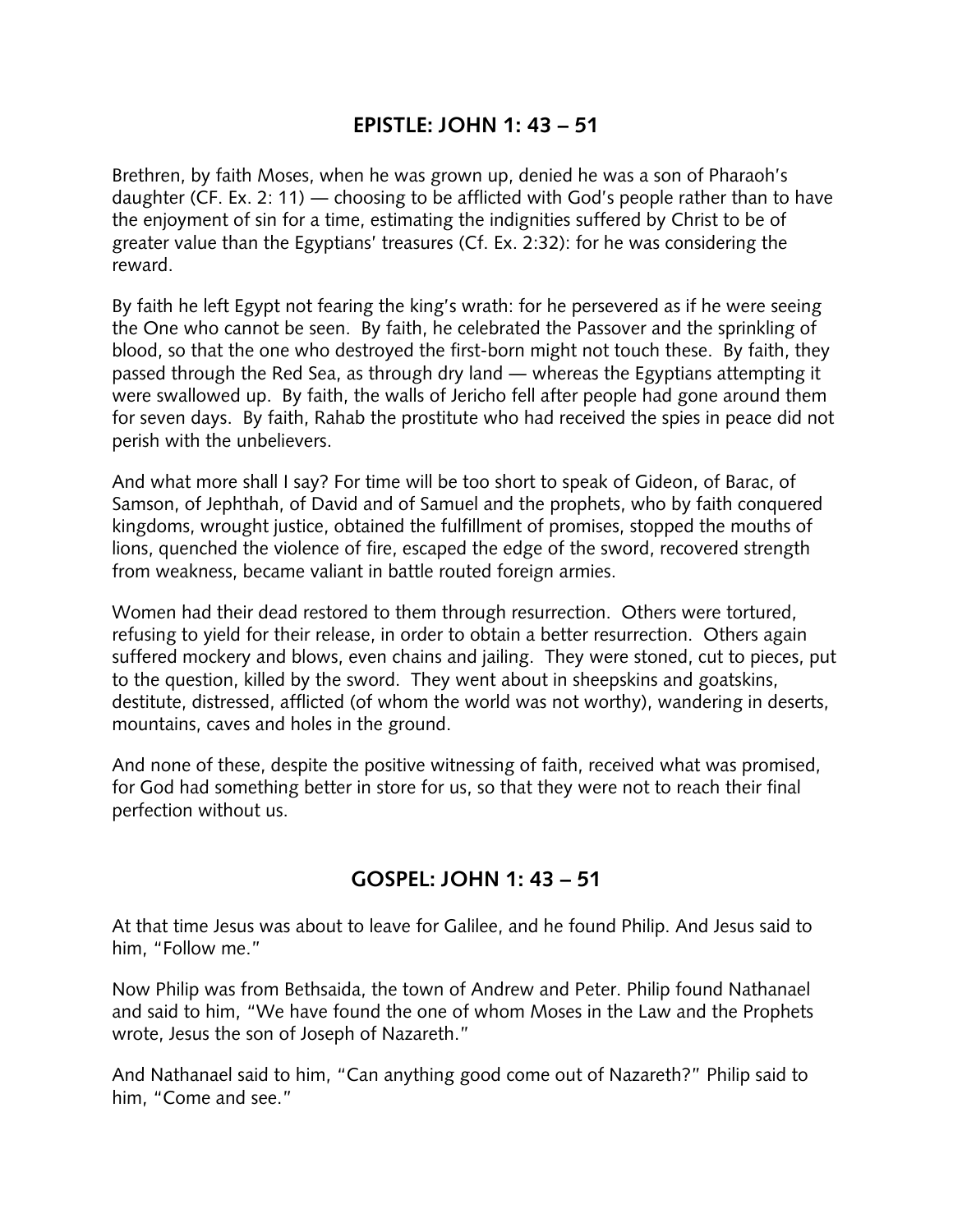Jesus saw Nathanael coming to him and said of him, "Look, a true Israelite in whom there is no guile!"

Nathanael said to him, "Where do you know me from?"

Jesus answered him and said to him, "Before Philip called you, when you were under the fig tree, I saw you."

Nathanael answered him and said, "Rabbi, you are the Son of God, you are King of Israel."

Answering, Jesus said to him, "Because I said to you that I saw you under the fig tree, you believe. Greater things than these shall you see."

And he said to him, "Amen, amen, I say to you, you shall see heaven opened, and the angels of God ascending and descending upon the Son of Man."

# **CATECHETICAL SUMMARY**

In the Epistle appointed for today, we hear the repetition of the word "faith." What is faith, and why is this virtue focused upon in the Divine Liturgy today? In an attempt to define or explain what faith is, some might use the word "trust." Faith, however, is something more than trust. Still others may explain what faith is by using the word "belief." Again, however, the word belief, at least as it is commonly used today, falls short of a full explanation of what faith is.

First, it is important to realize that faith, as with trust and belief, is always directed toward something or someone outside of ourselves. "I trust this person" or "I believe this statement." Faith is an action which goes beyond the one who has faith, and takes hold of someone or something beyond ourselves.

So what is faith? Faith is, as some have described it, the total giving over of ourselves to the one in whom we believe. Faith is not the acceptance of a list of doctrines or ideas; faith is not the trust we place in people who are knowledgeable in a particular area or expertise. Faith is the acceptance of the entirety of the person in whom we believe, regardless of the verifiability of what they say or claim to know. Faith unites us totally to Jesus in our mind, in our heart, in our will, and in our spirit. Only then do we begin to see as Jesus sees, understand as Jesus understands, and live as Jesus lives.

Why is this important to understand today? As we stand now at the beginning of our Lenten journey (having begun the fast this past week), we begin to realize how attached we are to the things of this world. Today Jesus calls us to place our trust, our belief, and yes, our faith, in him. Soon Jesus will die on the cross, and be buried in a cave. And soon, very soon, Jesus will rise from the dead on the third day. Only those who have become totally detached from the things of this world and have placed their faith in him, will rise with him from the dead.